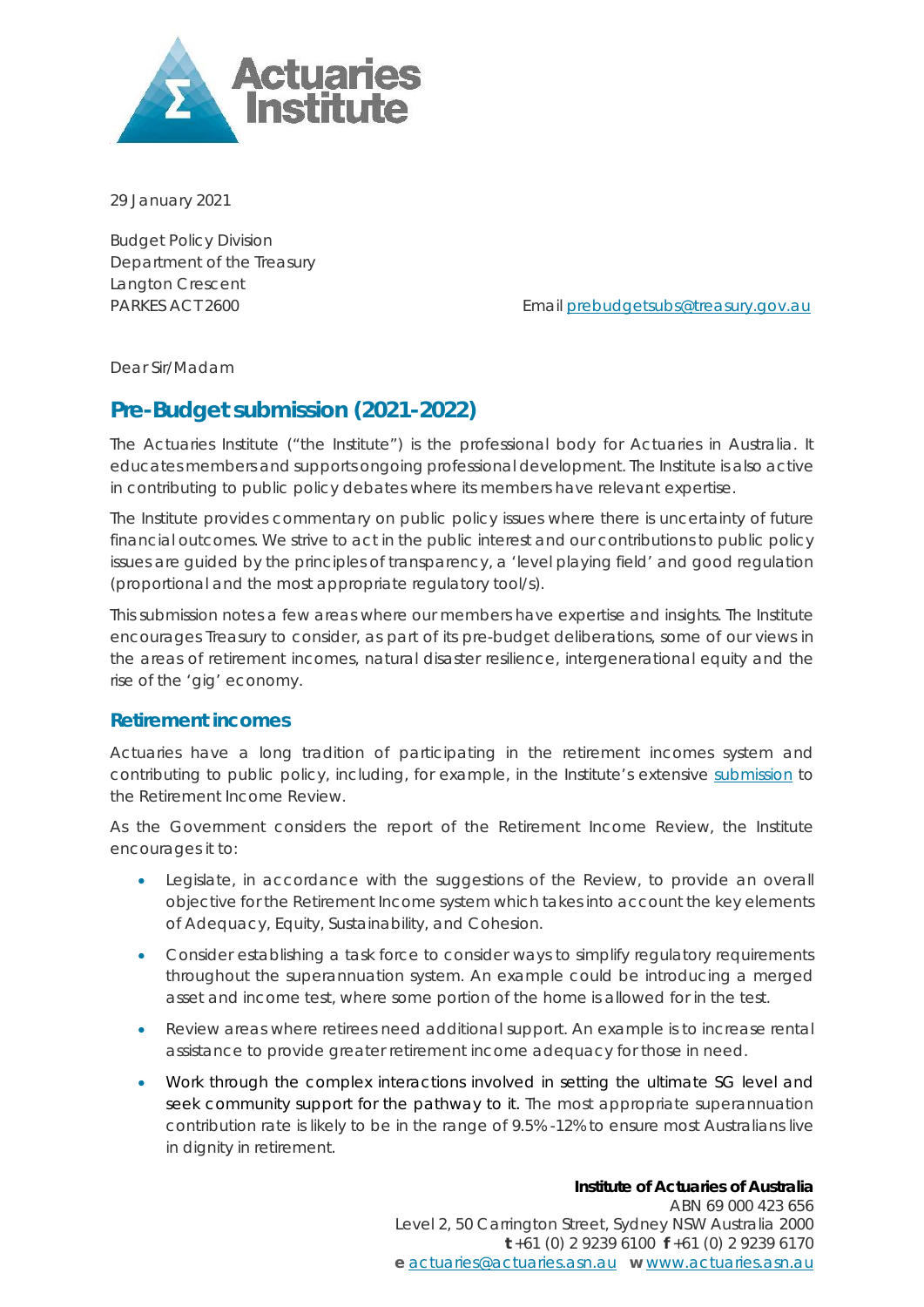

- However, the complex and difficult question which needs to be addressed is the level at which compulsory SG contributions should be set. Some of the complex interactions that will need to be considered include the government's overall objective for the compulsory SG system, its interaction with the Age Pension, rental assistance and other forms of welfare that support older Australians, as well as whether other assets such as the home could or should be used to provide some income in retirement.
- In determining the level adequacy sought from a compulsory SG system, consideration needs to be given to matters such as the assumptions used in relation to retirement income indexation (e.g. to keep pace with a measure of inflation or wages growth), broken work patterns and involuntary early retirements.
- Further, we note that a higher rate of SG will reduce future Age Pension costs and give more income to retirees throughout the whole of retirement, including helping them deal with improving longevity and potential aged care needs.
- Enable the provision of appropriate financial advice for all Australians at an affordable price.
- Early finalisation of the requirements for the Retirement Income Covenant such that funds can confidently develop retirement income products ahead of the legislated start in 2022.
- Oblige trustees to develop default retirement products, and to consider providing longevity protection along with unbiased information that outlines the relative benefits of such protection.

## **Climate Change and Natural Disaster Resilience**

The Institute continues to have a strong interest in climate change and the potential impacts on the financial services sector as indicated in its updated [Climate Change Public Policy](https://actuaries.logicaldoc.cloud/download-ticket?ticketId=70ad04a5-0cc6-4b01-9136-467a16910488)  [Statement](https://actuaries.logicaldoc.cloud/download-ticket?ticketId=70ad04a5-0cc6-4b01-9136-467a16910488) released in September 2020. The Statement outlined the Institute's positions on the Paris Agreement, resilience, adaptation, and how the profession can positively contribute to the public policy debates over how to best develop cost-effective responses to climate change.

As indicated by the [Australian Actuaries Climate Index,](https://www.actuaries.asn.au/microsites/climate-index/explore/component-graphs) for example, there is a clear trend that across much of Australia temperatures are warming, extreme dry conditions are becoming more frequent and average sea levels are rising, relative to the longer-term historical averages and occurrences. These clearly observed trends will disrupt Australian lives, property, and economic livelihoods, yet with proper planning and measured action adverse consequences can be minimised and new opportunities realised.

The Institute commends the work of the Royal Commission into National Natural Disaster Arrangements and the Government's response. As articulated in the Institute's submission to the Royal Commission and previous pre-budget and other submissions, there are significant benefits to gained from a greater emphasis of funding being pre-disaster (including through timely and effective mitigation and adaptation investments informed by detailed and nationally consistent data) rather than post-disaster. We look forward to the Commonwealth's support for this being reflected in the Budget.

Both the final reports of the Royal Commission into National Natural Disaster Arrangements and the Australian Competition and Consumer Commission's (ACCC) Northern Australia Insurance Inquiry note the importance of reconsidering building codes as part of improving Australia's resilience. The Institute strongly encourages reconsideration of the Australian Building Codes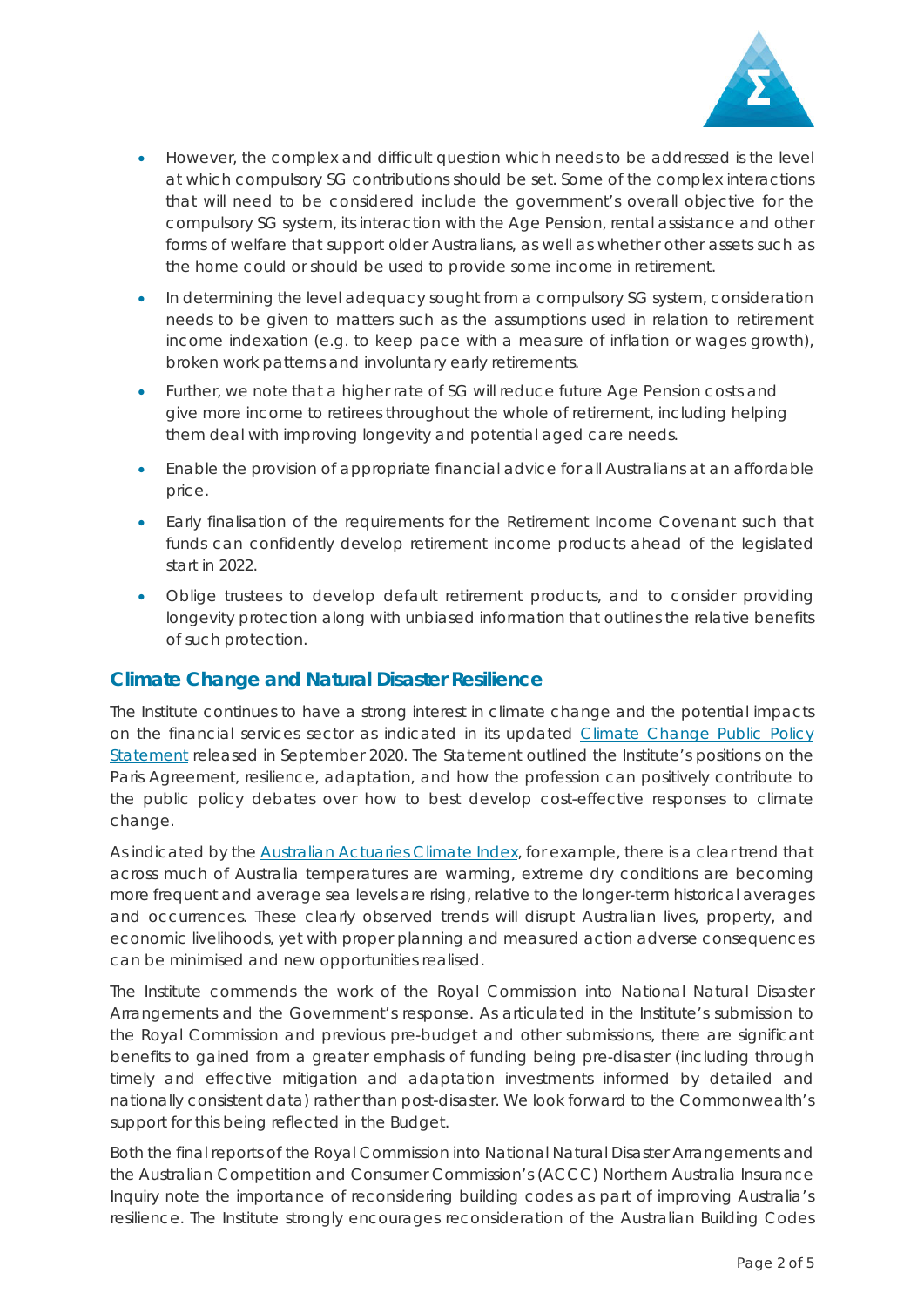

Board's remit to explicitly include consideration of proportionate and cost-effective protection of property over the expected lifetime of the building. This requires that likely future conditions which may affect structures over their design lifetimes be explicitly considered.

As also identified by the ACCC report, affordability of insurance is a challenge for some communities. With the likelihood of a longer-term overall increase in climate-related risks (including changes in which regions are most affected) and the multidecadal nature of some mitigation and adaptation investments, affordability is expected to persist as a challenge for some time. As noted in the Institute's Research Paper, *[Property Insurance Affordability:](https://actuaries.asn.au/Library/Miscellaneous/2020/GIRESEARCHPAPER.pdf)  [Challenges and Potential Solutions](https://actuaries.asn.au/Library/Miscellaneous/2020/GIRESEARCHPAPER.pdf)*, there are a range of solutions involving multiple stakeholders, including government, that can be considered. The Institute encourages the Government to consider these options and the principles put forward in that paper as it responds to the ACCC's report and provides any necessary funding.

In 2020 the Institute published an [Information Note](https://www.actuaries.asn.au/Library/Standards/MultiPractice/2020/INCCFinal121120.pdf) to assist actuaries, and suitable for other stakeholders, understand the full range of potential effects of climate change and how the risks can be managed. While 'physical risk' (the first-order risks from weather-related events) is well appreciated and researched, 'transition risk' (the financial risks arising from a transition to a low-carbon economy) is less well appreciated yet can have significant consequences (e.g. assets becoming unexpectedly 'stranded'). 'Liability risk' (e.g. that Directors or trustees may be held responsible for failing to mitigate against the physical and/or transition risks of climate change on their organisation) Is also becoming an area of growing importance to deeply understand if that risk is to be efficiently managed. The Institute encourages the Government to consider these risks, including as it prepares its Statement of Risks in the Budget.

## **Intergenerational Equity**

Many topics that the Institute takes public policy interest in have intergenerational implications. For this reason, the Institute commissioned the construction of the [Australian Actuaries](https://www.actuaries.asn.au/Library/Opinion/2020/AAIEIIGreenPaper170820.pdf)  [Intergenerational Equity Index](https://www.actuaries.asn.au/Library/Opinion/2020/AAIEIIGreenPaper170820.pdf) as part of a green paper launched in August 2020. It found that the gap in wealth and wellbeing between older and younger Australians is wider now than it has been for at least two decades. The index itself is a composite of many different indicators related to intergenerational fairness, with the increasing gap attributable to trends in economic, housing and environmental indicators.

On the **economic** indicators, the research found that recent asset price appreciation has disproportionally advantaged older Australians, with an 87% increase in net wealth for the 65-74 age group compared to a 20% increase (off a much lower base) for those aged 25-34. Much of government expenditure is targeted at services that go to older Australians, such as pensions, health and aged care, and this spending has skewed further to older Australians over time. And increasing net debt is commonly recognised as a cost passed onto future generations.

On the **housing** front, where much of the asset price inflation has disproportionately advantaged older Australians, home ownership has dropped precipitously for younger Australians; the rate for those aged 25-34 has slid from 51% to 37% in 17 years, compared to relatively little change for those aged 56-74. High house prices have made market entry more difficult. Since housing is an important store of wealth and is often a key to a comfortable retirement (poverty rates are higher for age pensioners who do not own property), this trend is a concern and highlights the importance of understanding any linkages between higher savings levels in other assets such as superannuation and lower levels of home ownership<sup>1</sup>, as

<span id="page-2-0"></span><sup>1</sup> Noting that other factors, such as those on the supply side, are also important.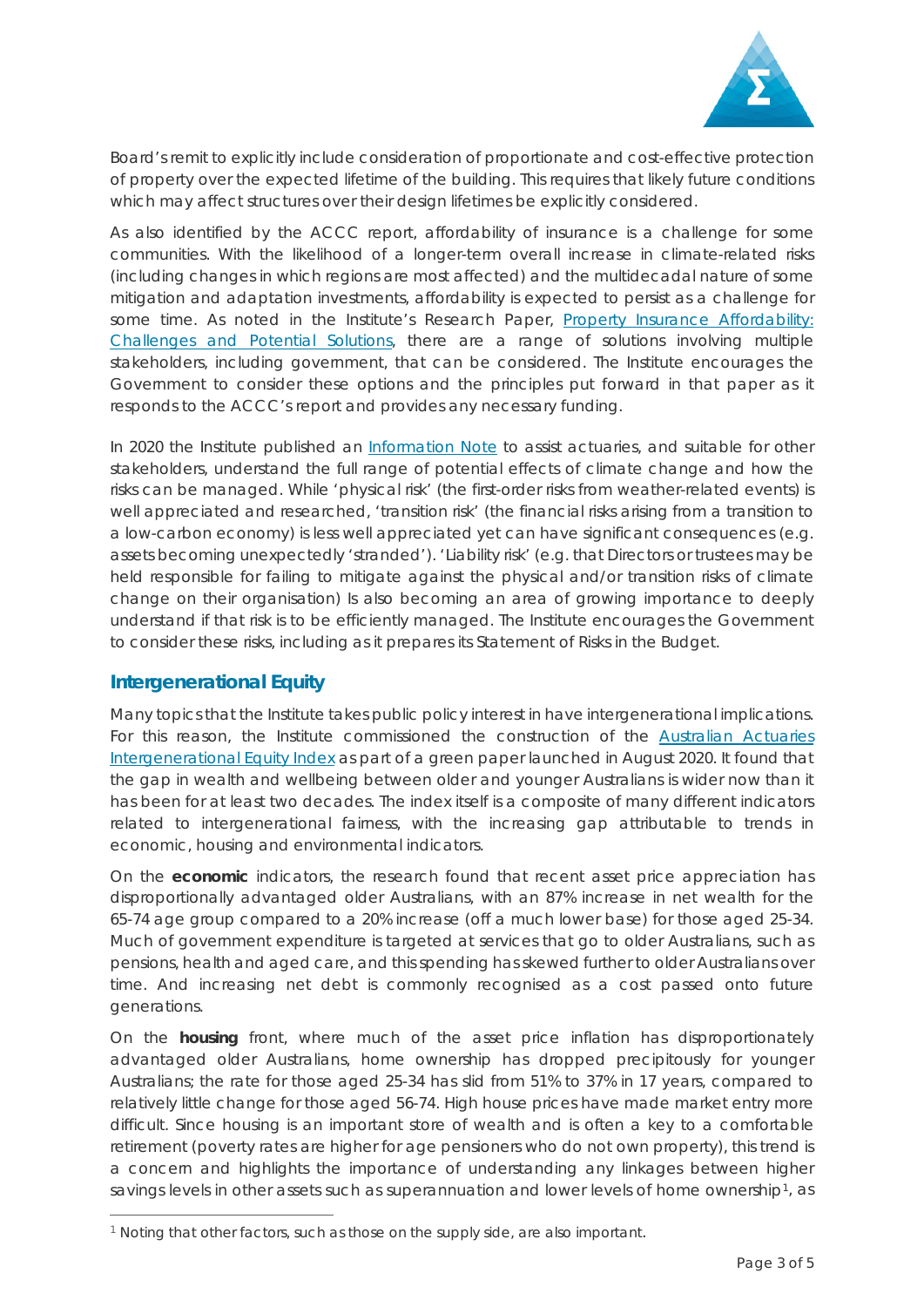

well as the merit of increasing rental assistance and other targeted welfare benefits to nonhome owners.

The **environmental** indicators reflect adverse trends in temperature, rainfall and biodiversity; such long-term trends are important when considering the world that today's young people will inherit. While Australia cannot singlehandedly avoid global climate change, it can implement a carbon emissions reduction strategy that meets global commitments and provides investment certainty for business. Doing so will help reduce the most severe of the physical, transition and liability risks noted in the previous section.

Some of the indicators show positive trends (for example, significant reductions in crime which disproportionately affects younger people), however the overall findings suggest that intergenerational tensions are growing and should be considered in policy settings. This need is further heightened during the COVID-19 pandemic, where many intergenerational effects have been accentuated. Increases in unemployment are greatest for younger Australians, and there is past evidence of long-term labour market scarring for those who enter the labour market during a recession. This, combined with increased government debt, means that while the direct health impacts of COVID-19 fall more heavily on older Australians, the young shoulder much of the economic burden.

While the green paper does not provide detailed policy recommendations, it does point to existing policy thinking around each of the domains in the intergenerational equity index, many of which address intergenerational concerns. This includes existing Institute work on retirement incomes, climate change adaptation and mitigation, and private health insurance. We appreciate some of these issues may be better explored in the forthcoming Intergenerational Report.

## **Rise of the gig economy**

Research published in 2020 by the Institute, *[The Rise of the Gig Economy and its Impact on the](https://actuaries.asn.au/Library/Opinion/2020/GPGIGECONOMYWEBtest.pdf)  [Australian Workforce](https://actuaries.asn.au/Library/Opinion/2020/GPGIGECONOMYWEBtest.pdf)*, indicates the gig economy is growing fast and brings both opportunities and risks to the broader economy and its workers. Using non-traditional data sources, the Institute estimates that since 2015 the gig economy for platform intermediated food delivery and private transport has grown 9-fold to capture \$6.3 billion in annual consumer spending, and to involve as many as 250,000 workers.

A granular understanding of the gig economy workforce population is necessary to understand the opportunities and risks. These will, for example, be very different for a younger gig worker remaining in this model of employment for an extended period as their main source of income, compared with an older worker using it to supplement more traditional employee income. Their superannuation, life insurance and health insurance needs will differ significantly. Specific areas where implications for policy should be considered include compulsory superannuation coverage and the flow on impacts to future age pension costs, as well as the potential for under-insurance and the financial risks this imposes on gig economy workers. We note these implications may be different for gig workers and more traditional self-employed workers who are also seeking to build up financial capital in their business as a form of savings. This distinction further highlights the value in obtaining a more granular understanding of the gig workforce and its subsets.

Traditional labour data are limited in their ability to identify gig economy workers and cannot provide such a granular characterisation. The Institute encourages the Government to improve the data available to understand this segment of the labour market. The Business Longitudinal Analysis Data Environment (BLADE, Department of Industry, 2017) and the Multi-Agency Data